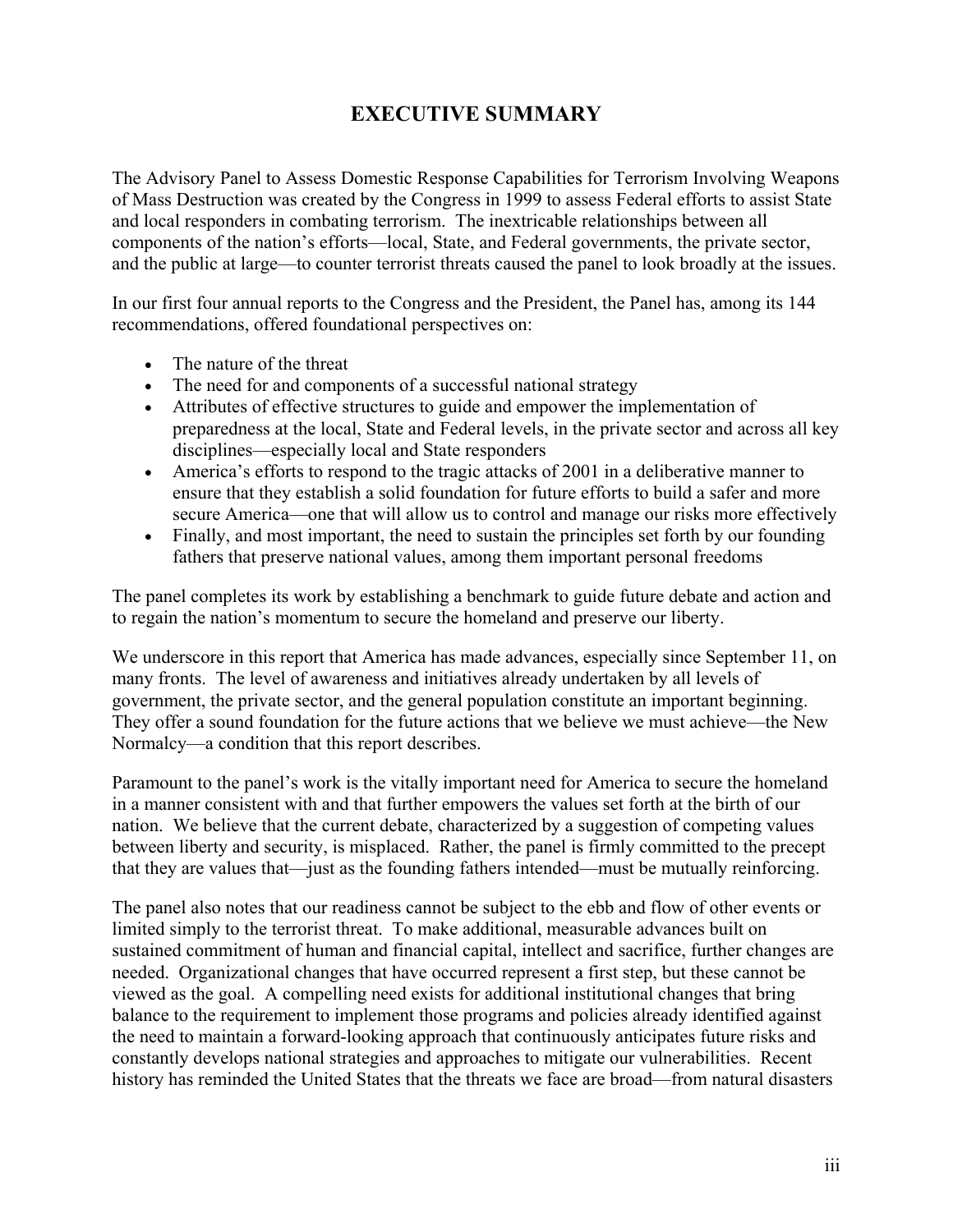to terrorism, from inside and outside our borders, and affect not only our physical safety but also our economic well being and societal stability.

The panel has proffered a view of the future—five years hence—that we believe offers a reasonable, measurable, and attainable benchmark. We believe that in the current absence of longer-term measurable goals, this benchmark can provide government at all levels, the private sector, and our citizens a set of objectives for readiness and preparedness. We do not claim that the objectives presented in this future view are all encompassing. Neither do they necessarily reflect the full continuum of advances that America may accomplish or the successes that its enemies may realize in the next five years. The view is a snapshot in time for the purpose of guiding the actions of today and a roadmap for the future.

America's New Normalcy in January of 2009 should reflect:

- Both the sustainment and further **empowerment of individual freedoms** in the context of measurable advances that secure the homeland.
- Consistent **commitment of resources** that improve the ability of all levels of government, the private sector, and our citizens to prevent terrorist attacks and, if warranted, to respond and recover effectively to the full range of threats faced by the nation.
- A standardized and effective process for **sharing information and intelligence** among all stakeholders—one built on moving actionable information to the broadest possible audience rapidly, and allowing for heightened security with minimal undesirable economic and societal consequences.
- Strong **preparedness and readiness across State and local government and the private sector** with corresponding processes that provide an enterprise-wide national capacity to plan, equip, train, and exercise against measurable standards.
- Clear definition about the roles, responsibilities, and **acceptable uses of the military domestically**—that strengthens the role of the National Guard and Federal Reserve Components for any domestic mission and ensures that America's leaders will never be confronted with competing choices of using the military to respond to a domestic emergency versus the need to project our strength globally to defeat those who would seek to do us harm.
- Clear processes for engaging academia, business, all levels of government, and others in rapidly developing and implementing **research, development, and standards** across technology, public policy, and other areas needed to secure the homeland—a process that focuses efforts on real versus perceived needs.
- Well-understood and shared process, plans, and incentives for **protecting the nation's critical infrastructures** of government and in the private sector—a unified approach to managing our risks.

Forging a New Normalcy will require additional changes in the way the nation develops strategy and policy, and how it focuses on moving from concept to accomplishment. These are not major structural changes. They represent changes in attitude and culture as well as processes. These are formidable changes without any doubt, but they are critical if we are going to remain one step ahead of our enemies and achieve duality of purpose in this great American investment to secure the homeland.